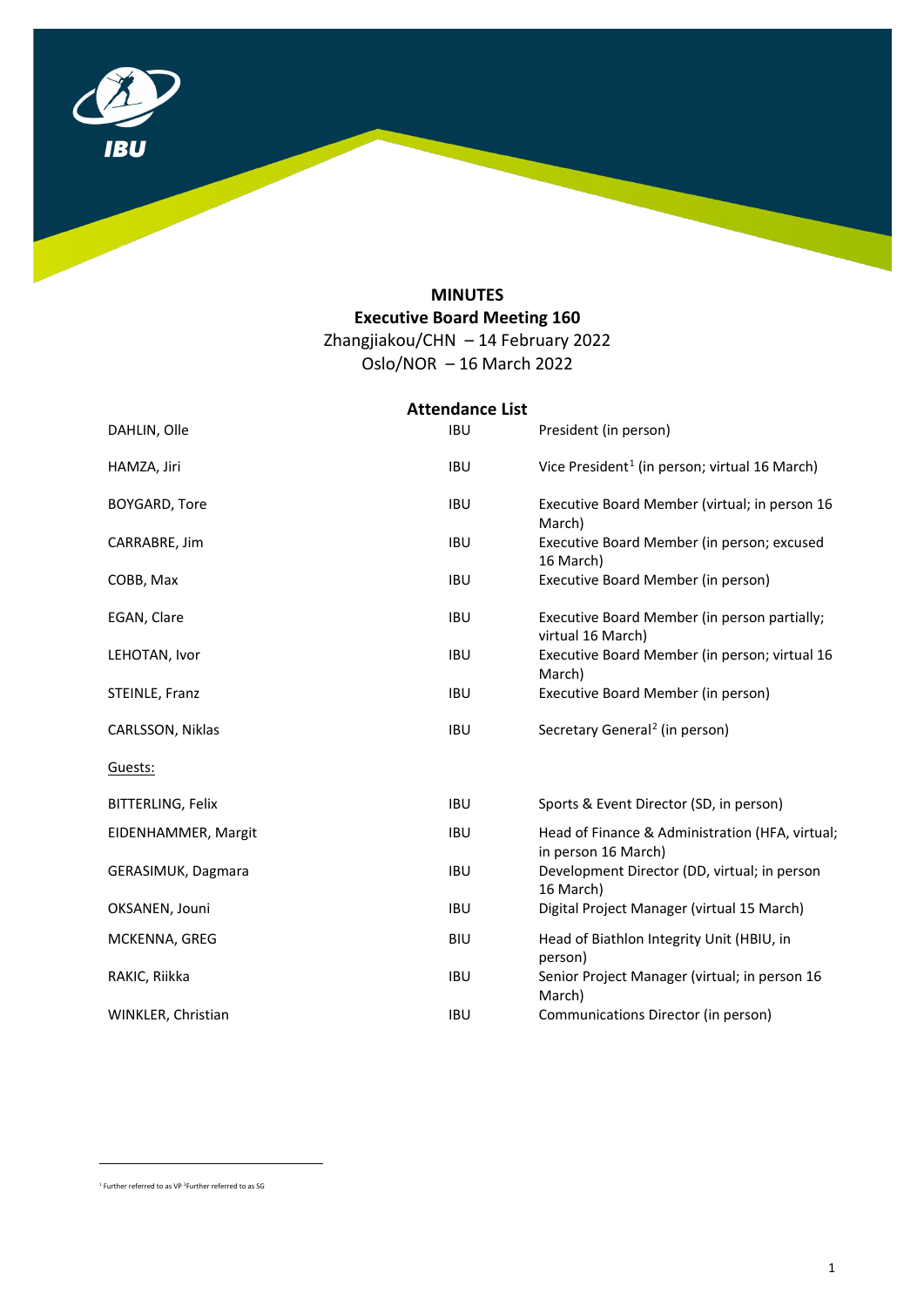

## **AGENDA**

IBU Executive Board Meeting 160, part I 2022-02-14 14:00 (7:00 CET) Beijing/CHN

- 1. President's welcome
- 2. Approval of agenda items + pot. conflict of interest announcement
- 3. Circular decisions between EB Meetings
- 4. Reports, General
	- I. President
	- II. Other EB-members
	- III. Secretary General
- 5. Reports, Overall and Strategy
	- I. Report: Target 26 situation report (N. Carlsson)
	- II. Report: WG Constitution situation report + Governance situation report (N.Carlsson/F.Steinle/O.Dahlin)
	- III. Report/Decisions: Policies, Guidelines and Instructions (N.Carlsson), 22-03-16/17
	- IV. Report: Criteria Follow-up RBU (F. Steinle)
	- V. Report: Biathlon Integrity Unit (BIU) (F. Steinle) Meeting with BIU, 22-03-16/17
	- VI. Report: IBU membership/NF-change (N.Carlsson)
	- VII. Report: Para Biathlon (N.Carlsson/T.Boygard/M.Cobb)
- 6. Media and Marketing
	- I. Report/update new EBU-agreement (N.Carlsson), 22-03-16/17
	- II. Report/update new Infront-agreement (N.Carlsson), 22-03-16/17
- 7. Sports & Event
	- I. Report: Update "Sport and Events" (F. Bitterling)
	- II. Report: WG Fluor (M. Cobb)
	- III. Discussion: (active) Coach Representative in TC from 2022 onwards
- 8. Development
	- I. Report: Update "Development" (D. Gerasimuk), 22-03-16/17
- 9. Communication
	- I. Report: Update "Communication" (C. Winkler), 22-03-16/17
	- II. Report: Digital Ecosystem, project up-date (C. Winkler), 22-03-16/17
- 10. Finance and Administration
	- I. Report: Update "Finance and Administration" (M. Eidenhammer), 22-03-16/17
	- II. Report: Budget follow-up/Forecast 3 2021/22 (M. Eidenhammer), 22-03-16/17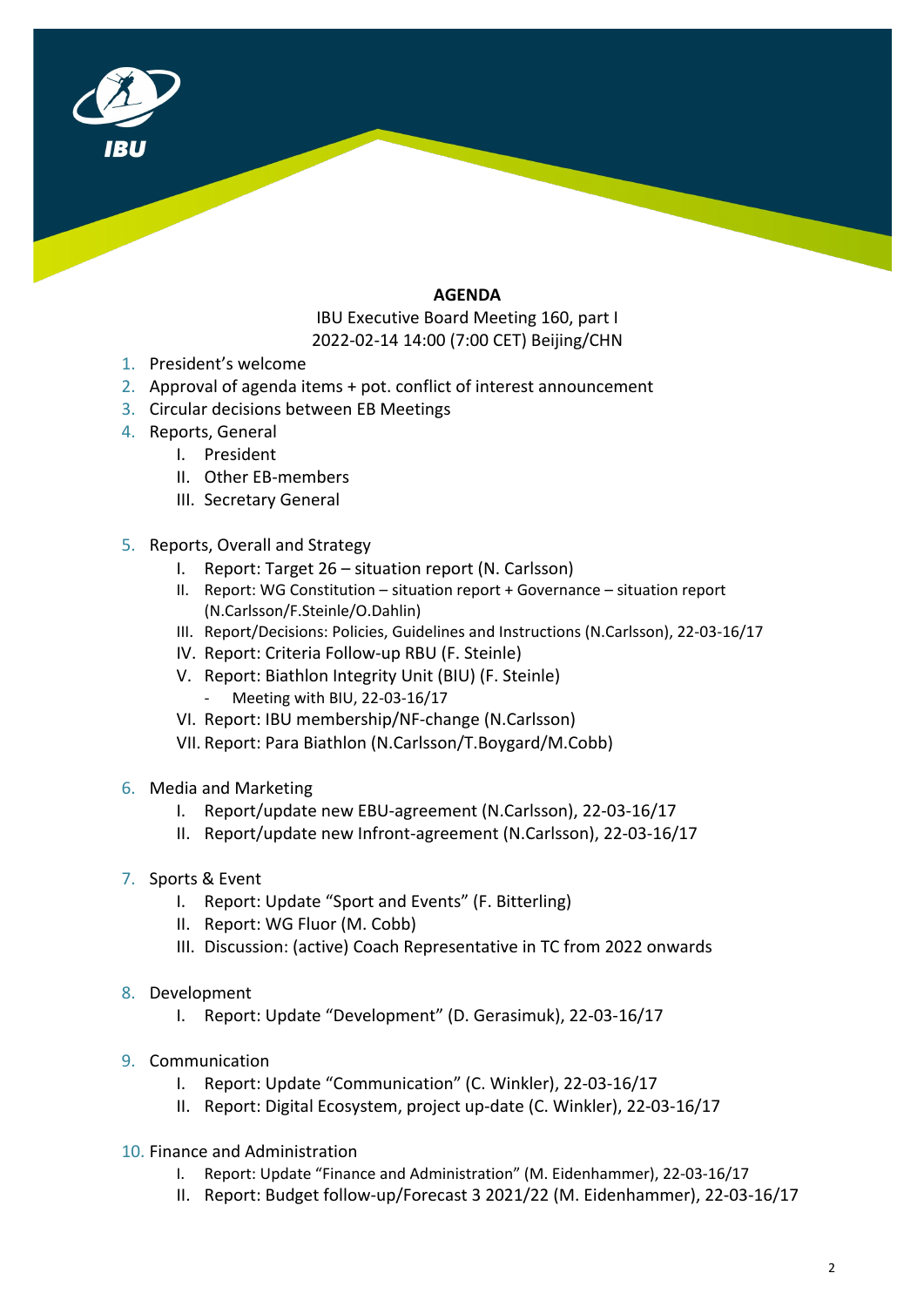

- III. Discussion: Budget frames 2022/23 (N.Carlsson)
- IV. Decision: Budget frames 2022/23 (N.Carlsson/M. Eidenhammer) 22-03-16/17
- V. Discussion: Budget frames 23/24 and 24/25 22-03-16/17
- VI. Decision: COVID Staff Bonus
- 11. Miscellaneous

## 12. Meetings

- I. EB meetings
	- I. EB 160 part II, March 16-17, Oslo/NOR
		- II. EB 161, 18-20 June, Salzburg/AUT
- II. Other IBU meetings

I.

III. Other meetings

I.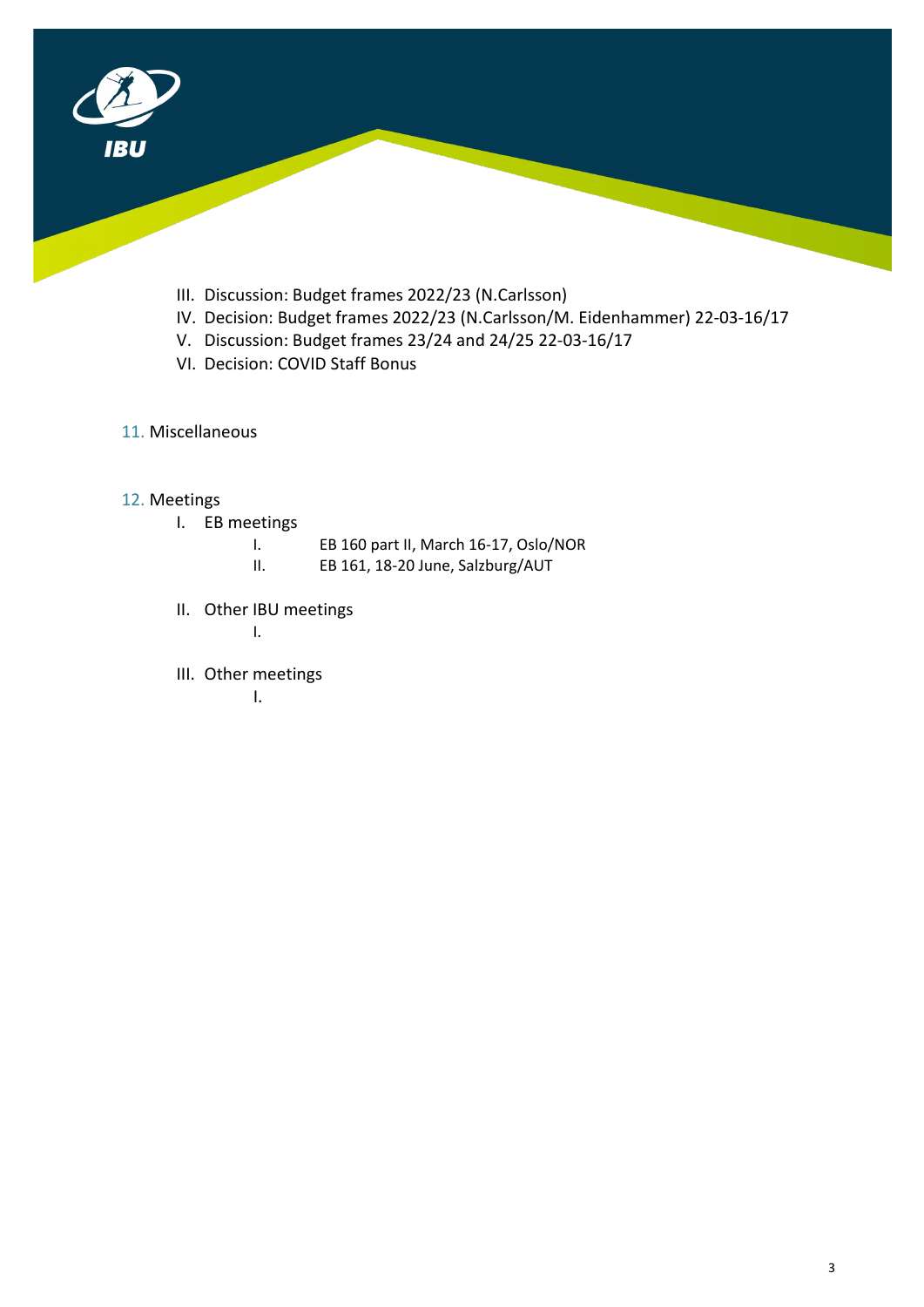

## **MINUTES, EB 160 Part I**

1. President's welcome

The President welcomed the Executive Board members to the meeting in China, except for the Tore Boygard, who participated virtually.

2. Approval of agenda items + pot. conflict of interest announcement

The agenda was approved as distributed. There were no conflicts of interest announced.

#### 3. Circular decisions between EB Meetings

The Event Task Force of the EB took the decision to grant additional support to the NFs participating in the YJWCH in the United States.

EB decided by circular decision on December  $21<sup>st</sup>$  to award the WC Globe for Total Score 2013/14 to two athletes: Kaisa Makarainen/FIN and Tora Berger/NOR.

The decision follows a CAS verdict against Russian athlete Olga Zaitseva which has become legally binding recently. The sanctions by the Biathlon Integrity Unit (BIU) against Zaitseva include her disqualification from nine competitions of the 2013/2014 season for doping violations. The Total Score from that season has therefore been recalculated and resulted in Berger leading by a slight margin of four points ahead of Makarainen, who was originally ahead by five points at the conclusion of the season 2013/2014.

Since it is impossible to recreate the circumstances that each of those two athletes would have faced in the final competitions of the season and to champion fair play, the IBU EB has unanimously decided to award two Crystal Globes for the Women´s World Cup Total Score 2013/14 and declare Tora Berger and Kaisa Makarainen as winners.

With this decision, the IBU has found a fair solution for both athletes based on the principle that clean athletes cannot be punished for the doping offenses of others. It also sends a strong message that, together with the BIU, the IBU will ensure those identified as being responsible for cheating, will be held accountable.

The IBU agreed with both athletes to have a common award ceremony at one of the BMW IBU World Cup Biathlon events. Berger will also be awarded the additional prize money for the Total Score win.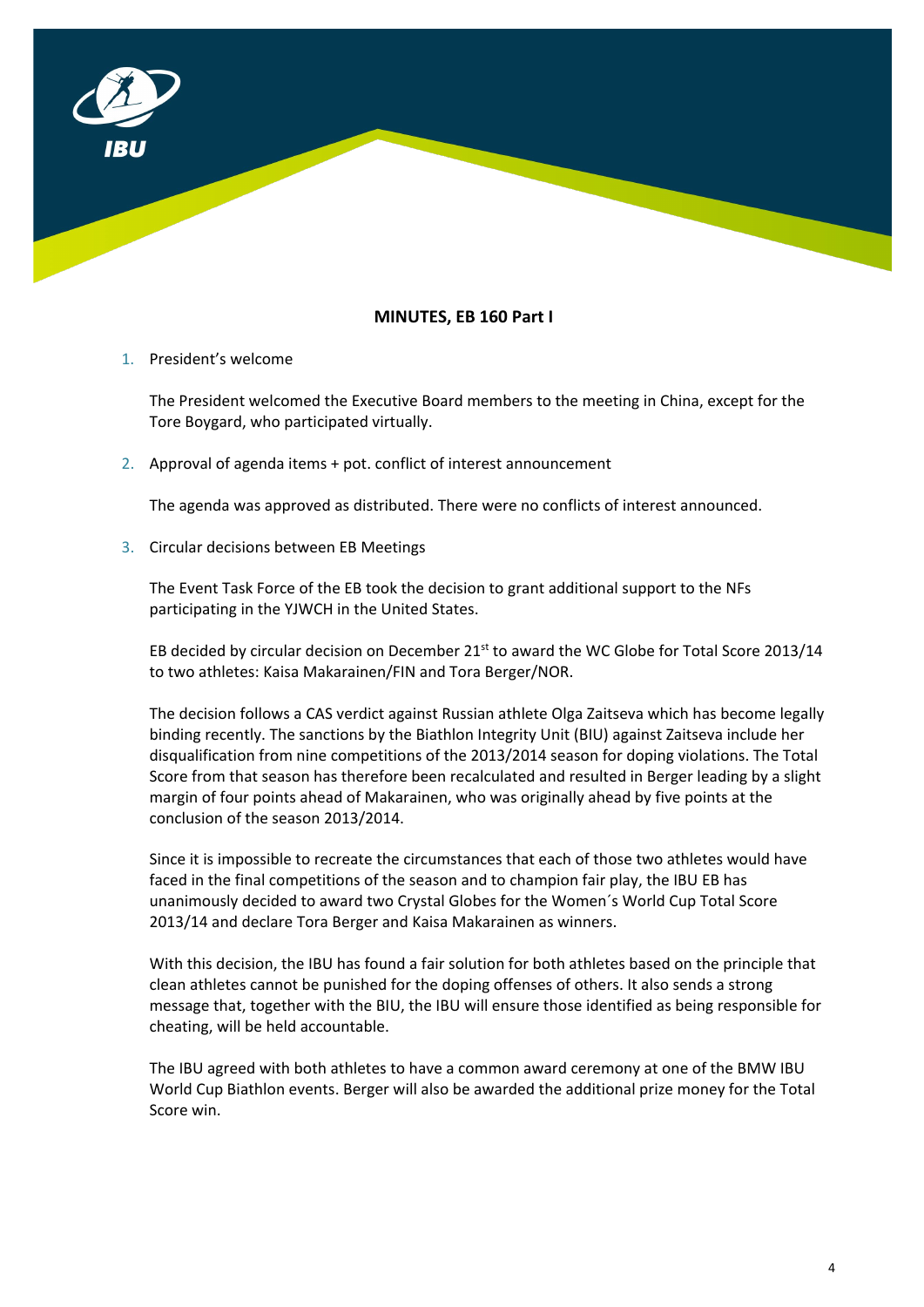

### 4. Reports, General

I. President

The President updated the EB about meetings with Presidents and Secretary-Generals of AIOWF, in which common topics and challenges concerning the Olympic Games were addressed in a cooperative and coordinated way.

II. Secretary General

SG referred to his written report and highlighted latest developments in the headquarters.

III. Other EB Members

The chair of the IBU Athletes Commission, Clare Egan, updated on the well-attended IBU Athletes Meeting in December 2021. The AC appreciated the opportunity to hold an athletes & coaches call with the IOC before the Olympics, which was joined by over 100 participants. The elections of the new athletes committee will be held in Kontiolahti (28 Feb – 6 Mar 2022) with the candidates who have registered.

- 5. Reports, Overall and Strategy
	- I. Report: Target 26 (N. Carlsson)

Overall, all Target 26 projects are progressing well. A more detailed report will be presented at the EB meeting in June.

- II. Report: WG Constitution situation report + Governance situation report (N.Carlsson/F.Steinle/O.Dahlin) The SG reported that progress is being made and that the group is working to present an update of the constitution for the EB to decide on a draft to present to the Congress 2022 in its June meeting.
- III. Report/Decisions: Policies, Guidelines and Instructions (N.Carlsson), 22-03-16/17 Review to be presented at the EB meeting in June.
- IV. Report: Criteria Follow-up RBU (F. Steinle) Franz Steinle reported about latest developments in this working group. The next official meeting with the RBU will be held in May. HBIU updated the EB about the criteria for RBU re-instatement. There has been progress in prevention; the RBU have provided a schedule of education events already delivered, with an education strategy document outlining future ambition. The BIU continue to cooperate with the Athletics Integrity Unit in its attempts to retrieve data from the Moscow Laboratory. One current challenge is the inability of Testing Authorities to analyse samples in Russia.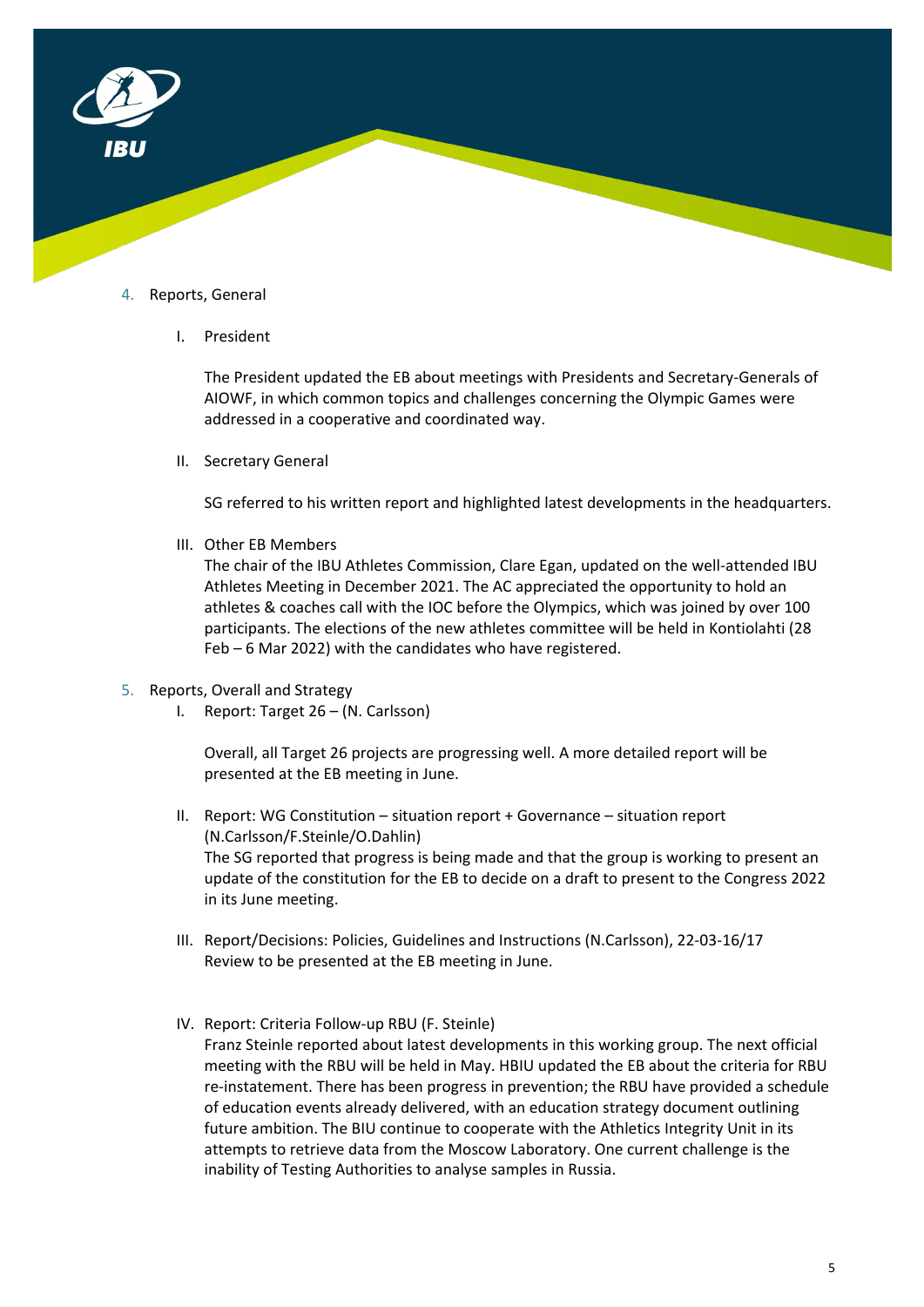

VP Jiri Hamza asked about the process towards the IBU Congress in September to decide about the RBU reinstatement. EB Member Franz Steinle confirmed a series of meetings will take place to discuss progress.

Clare Egan asked about the RUSADA's inability to test and analyse samples in a laboratory in Russia. HBIU said this had been raised with WADA and he hoped this situation would again be discussed in the coming months.

- V. Report: Biathlon Integrity Unit (BIU) (F. Steinle)
	- Meeting with BIU, **22-03-16/17**

HBIU referred to his written report to the EB members updating on current legal cases, ERC follow-up and LIMS data. The BIU has finished the review of all LIMS data from WADA, and, at this stage, no further cases will be opened, using the data provided by WADA. However, the BIU will consider revisiting any previous source material, which may present it with opportunities. This decision was discussed by the EB.

EB Member Franz Steinle expressed his disappointment about the delay in progress concerning the ERC follow-up. The BIU have been awaiting the outcome of the Norwegian Police investigation. The BIU Board are keeping the situation under continuous review.

VI. Report: IBU membership/NF-change (N.Carlsson)

The SG informed about dialogue with Thailand that will hand in a membership request soon.

VII. Report: Para Biathlon (N.Carlsson/T.Boygard/M.Cobb)

The SG updated the EB about a cooperation with FIS concerning the topics of being the governing body for para-biathlon and the delegation of executing para-biathlon events.

### 6. Media and Marketing

- I. Report/update new EBU-agreement (N.Carlsson), **22-03-16/17**
- II. Report/update new Infront-agreement (N.Carlsson), **22-03-16/17**

#### 7. Sports & Event

- I. Report: Update "Sport and Events" (F. Bitterling)
	- **a) COVID19 Situation Trimester 3 – Season 2021/22**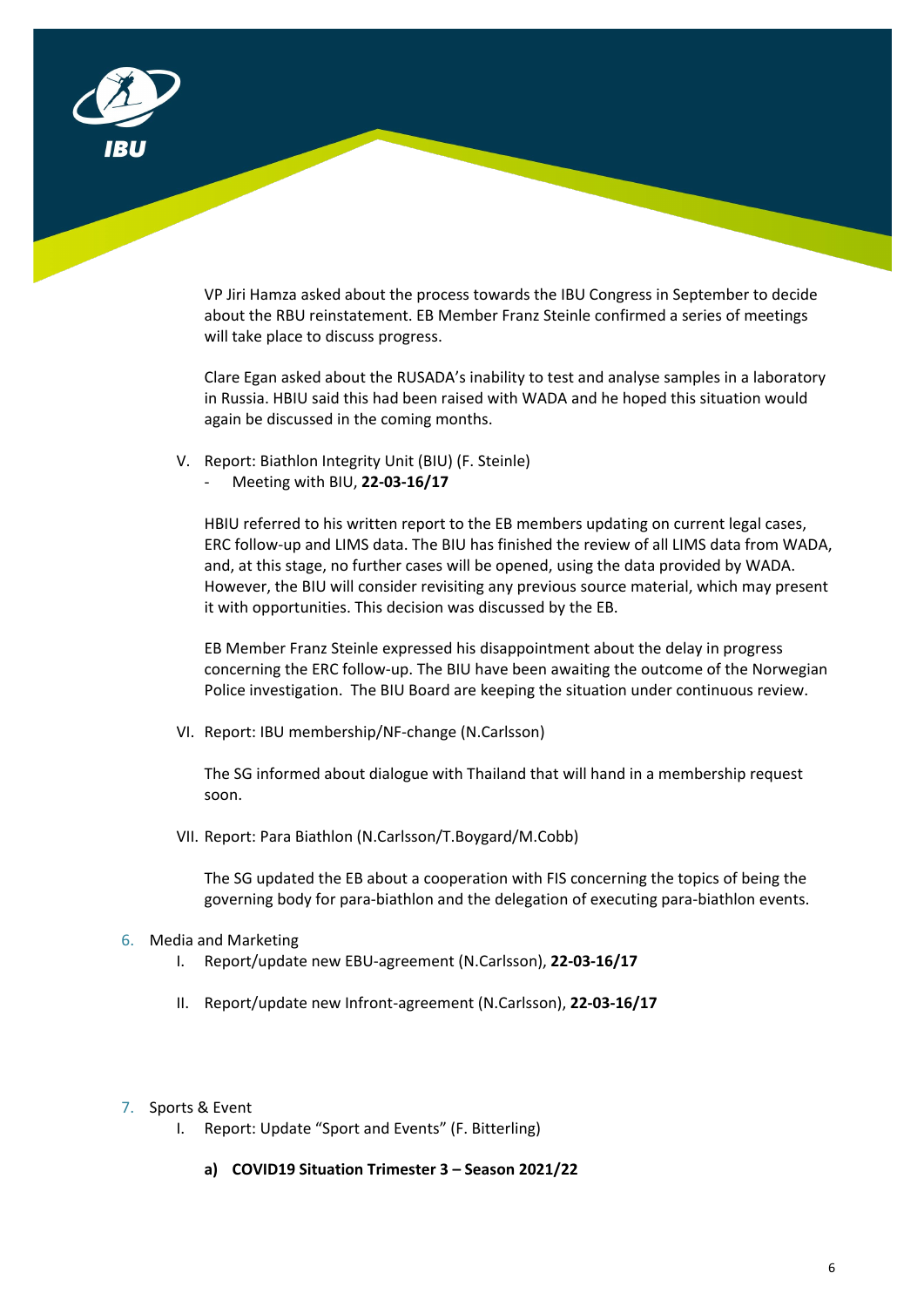

The SD informed the EB that all remaining events in Trimester 3 of the ongoing season are planned to be conducted as scheduled.

The COVID19 regulations are currently reviewed with IBU´s Medical Advisory Group (MAG) and will be published by the end of the Olympic Winter Games at the latest. Clare Egan emphasized the big wish for athlete parties at WC and IC level at the end of the season. Such request will also be checked with the MAG before any decision will be taken.

#### **b) Additional OC Support 2021/22**

As discussed in the pre-season EB meetings, the need for additional support was evaluated, depending on the situation during the season

Status as of trimester 2 the following situations were faced:

- World Cups: OSD, LGB – with spectators; Hochfilzen, Oberhof, Ruhpolding & Antholz – without spectators

The EB decided to award additional support of 100'000€ per WC event that was held without spectators.

Note: This support would apply in case no spectators could be hosted at the remaining WCs in Finland, Estonia, and Norway.

- Junior Cup: the third event in Hochfilzen was cancelled as unvaccinated and non-EU-vaccinated could not take part; therefore 30% of the contribution shall be paid to the NF/OC, i.e., 19'500€ to cover the costs they already incurred.
- Support for other events as IBU Cup, OECH and YJWCH is seen as reasonable (as none of the events is counting with big income from spectators)

All amounts as stated above will be wired ASAP to the respective recipients.

#### **c) Accommodation prices for NF teams from 2022/23 onwards**

There is a need to adapt the prices for full-board accommodation, Category B from the next season onwards.

The decision below is proportional in line with the planned increase of NF Travel Support starting from next season, i.e., November 2022.

**B-Category** - broken down by event level: All prices per person/day incl. full board in € Differentiation between **Central Europe**/Outside Central Europe

WCH: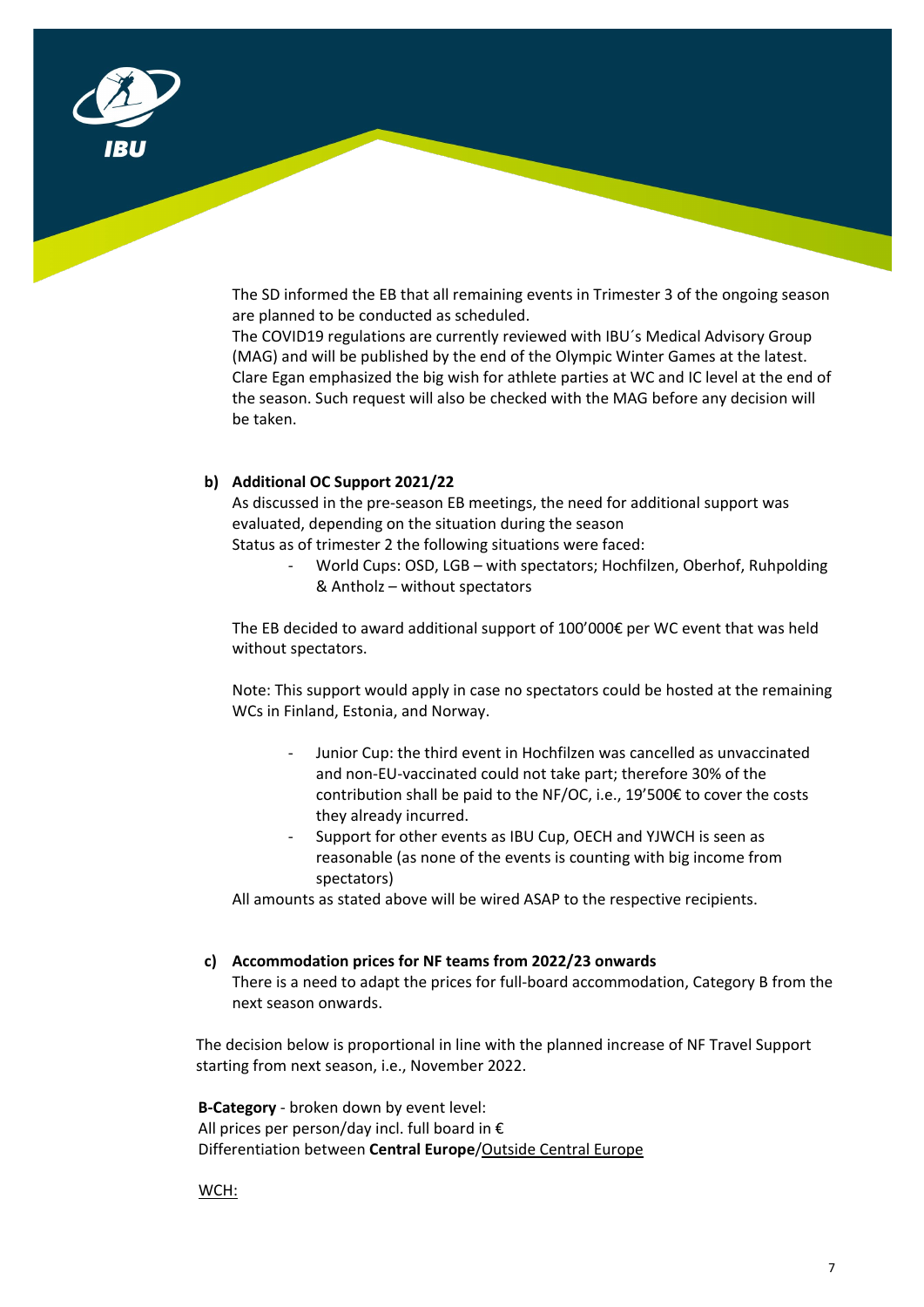

Double R – **130**/140€ Single R – **160**/170€

WC: Double R – **110**/120€ Single R – **140**/150€

OECH/IBU Cup & YJWCH/JC & SB WCH: Double R – **100**/110€ Single R – **130**/140€

**Note: In case the local/regional price level is lower, the OC shall ensure that there is no unreasonable price increase of regular prices due to the maximum price for category B fixed by the IBU.**

Two further topics in this regard shall be checked until the EB meeting in June 2022:

- Possibility of price cap for Category A accommodation: certain % above the regular price for the time in which the event is held + a possible addon for full-board service
- Possibility for fixed accommodation price of the Host Broadcaster accommodation
- **d) Place/date for 2022´s OC Meeting was fixed as follows:** July  $1<sup>st</sup> - 3<sup>rd</sup>$ , 2022 in Oberhof/GER
- II. Report: WG Fluor (M. Cobb) Max Cobb updated the EB on the status of the fluor controls being conducted by the IBU during the ongoing season. He also informed about the development of an on-site fluor detection device, which is very promising. An update will be sent out to all NFs shortly.
- III. Discussion: (active) Coach Representative in TC from 2022 onwards On proposal of the SD, the EB discussed a possible inclusion of an active coach in IBU´s Technical Committee. As the EB showed to be in favor of such solution, a proposal for the ECR and Constitution will be worked out until the EB meeting in March 2022.

### 8. Development

- I. Report: Update "Development" (D. Gerasimuk), **22-03-16/17**
- II. Decision: Opening a job position for the IBU Education coordinator Hiring a full-time employee to coordinate the educational activities in IBU Academy. Start date April/May 2022
- III. Decision: NFs development support 2022/2023 (appendix)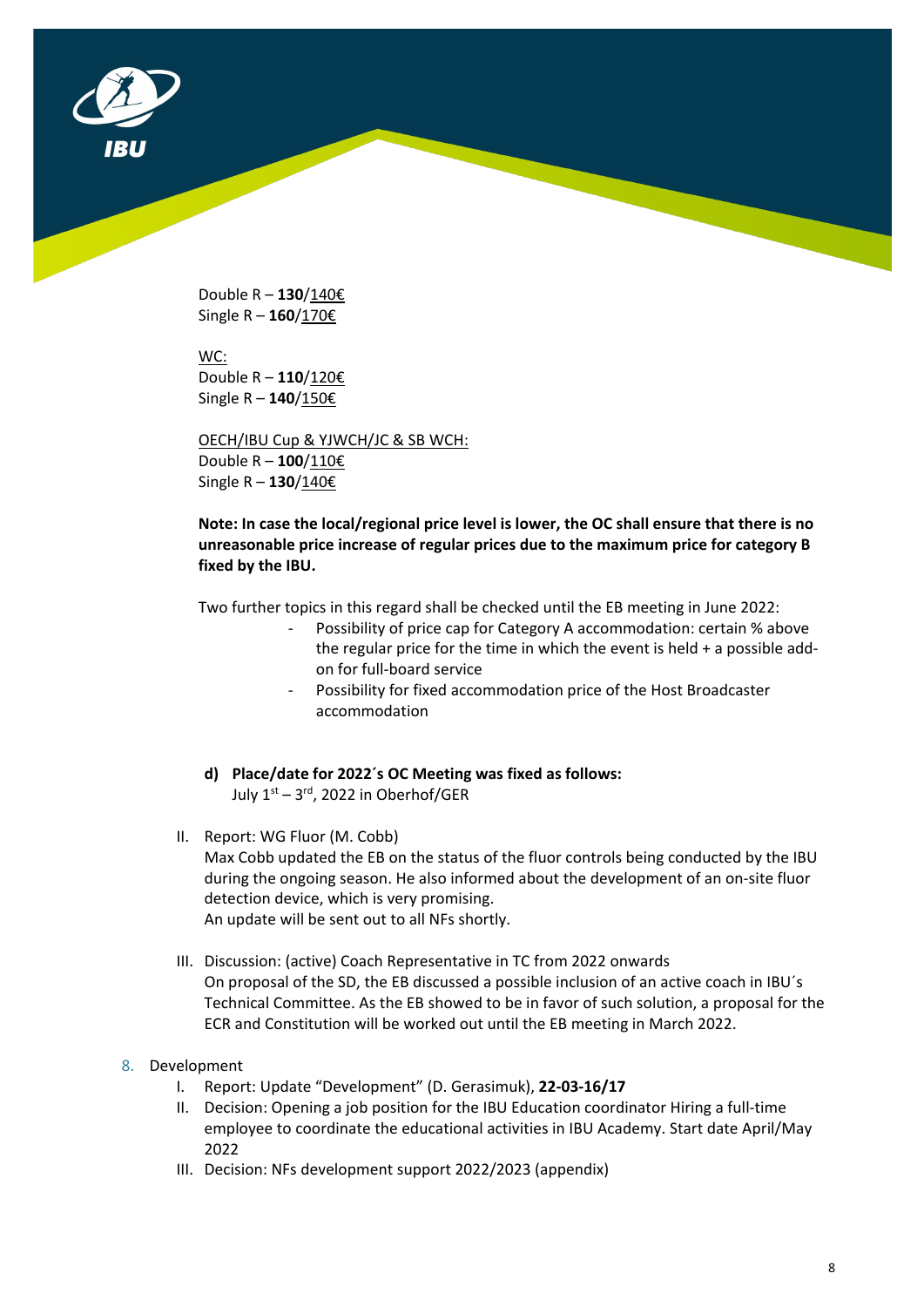

IV. Decision: NFs development categories structure (criteria approval postponed to the next EB meeting)

NFs Development categories:

- A Advanced
- B Developed
- C Progressing
- **D Basic**
- **E Incomplete**
- **F Inactive members**
- V. Decision: Delegation the authority to approve development project support up to 20 000 EUR to task group. The task group to be proposed by DD.
- VI. Decision: Approval of new development NFs support with laser rifle (appendix)
- 9. Communication
	- I. Report: Update "Communication" (C. Winkler), **22-03-16/17**
	- II. Report: Digital Ecosystem, project up-date (C. Winkler), **22-03-16/17**
- 10. Finance and Administration
	- I. Report: Update "Finance and Administration" (M. Eidenhammer), **22-03-16/17**
	- II. Report: Budget follow-up/Forecast 3 2021/22 (M. Eidenhammer), **22-03-16/17**
	- III. Discussion: Budget frames 2022/23 (N.Carlsson)

The SG presented the budget frames for 2022/2023 comprising two options. The EB decided that the IOC contribution will be booked for the fiscal year 2022/2023.

The SG and the HFA then presented budget details based on this decision, which will be discussed in more detail at the Oslo meeting.

- IV. Decision: Budget frames 2022/23 (N.Carlsson/M. Eidenhammer) **22-03-16/17**
- V. Discussion: Budget frames 23/24 and 24/25 **22-03-16/17**
- VI. Decision: COVID Staff Bonus A COVID Staff Bonus was approved according to the respective Austrian legislation.
- 11. Miscellaneous
- 12. Meetings

EB meetings

I. EB 160 part II, March 16-17, Oslo/NOR II. EB 161, 18-20 June, Salzburg/AUT

Other IBU meetings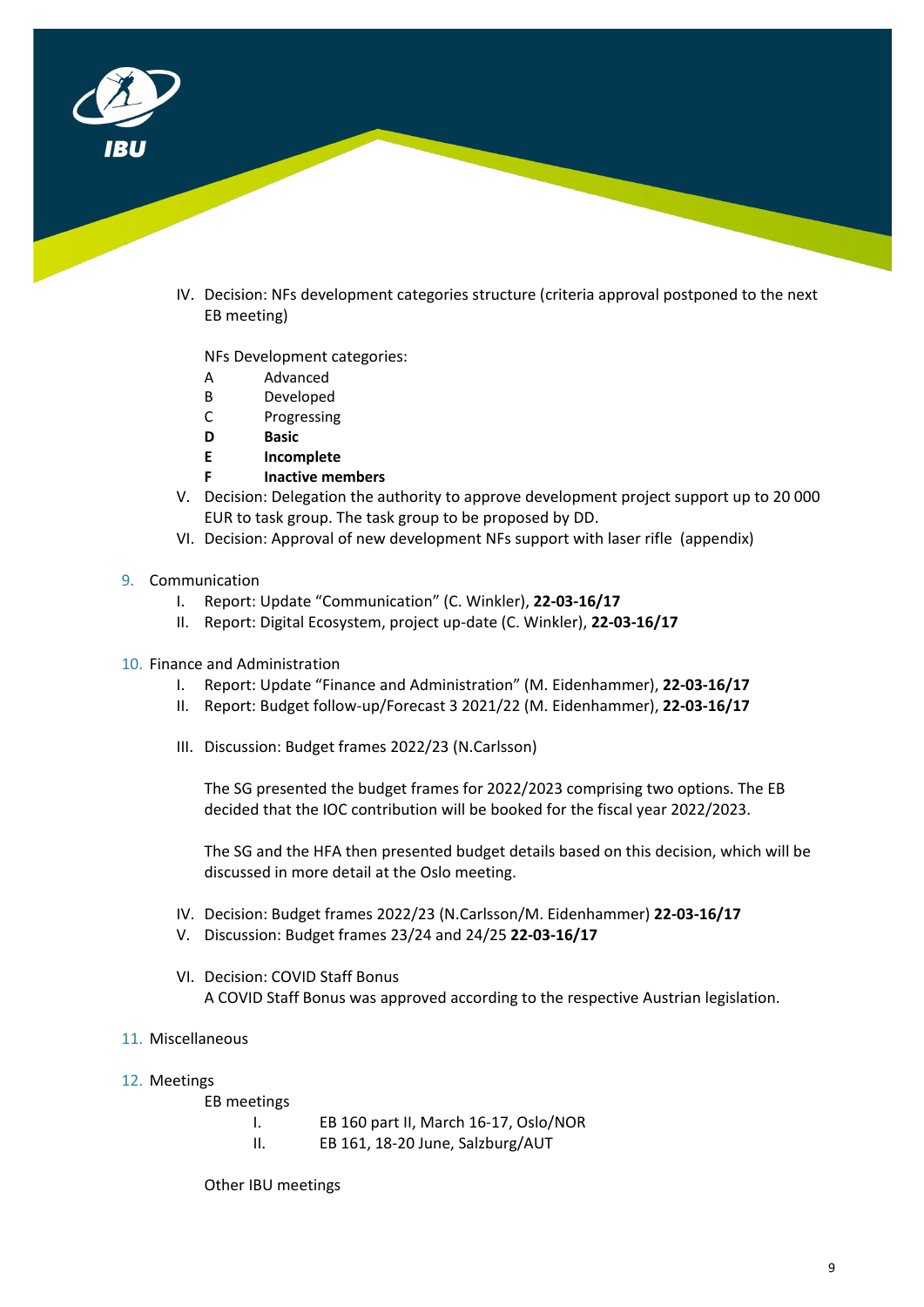

III.

Other meetings IV.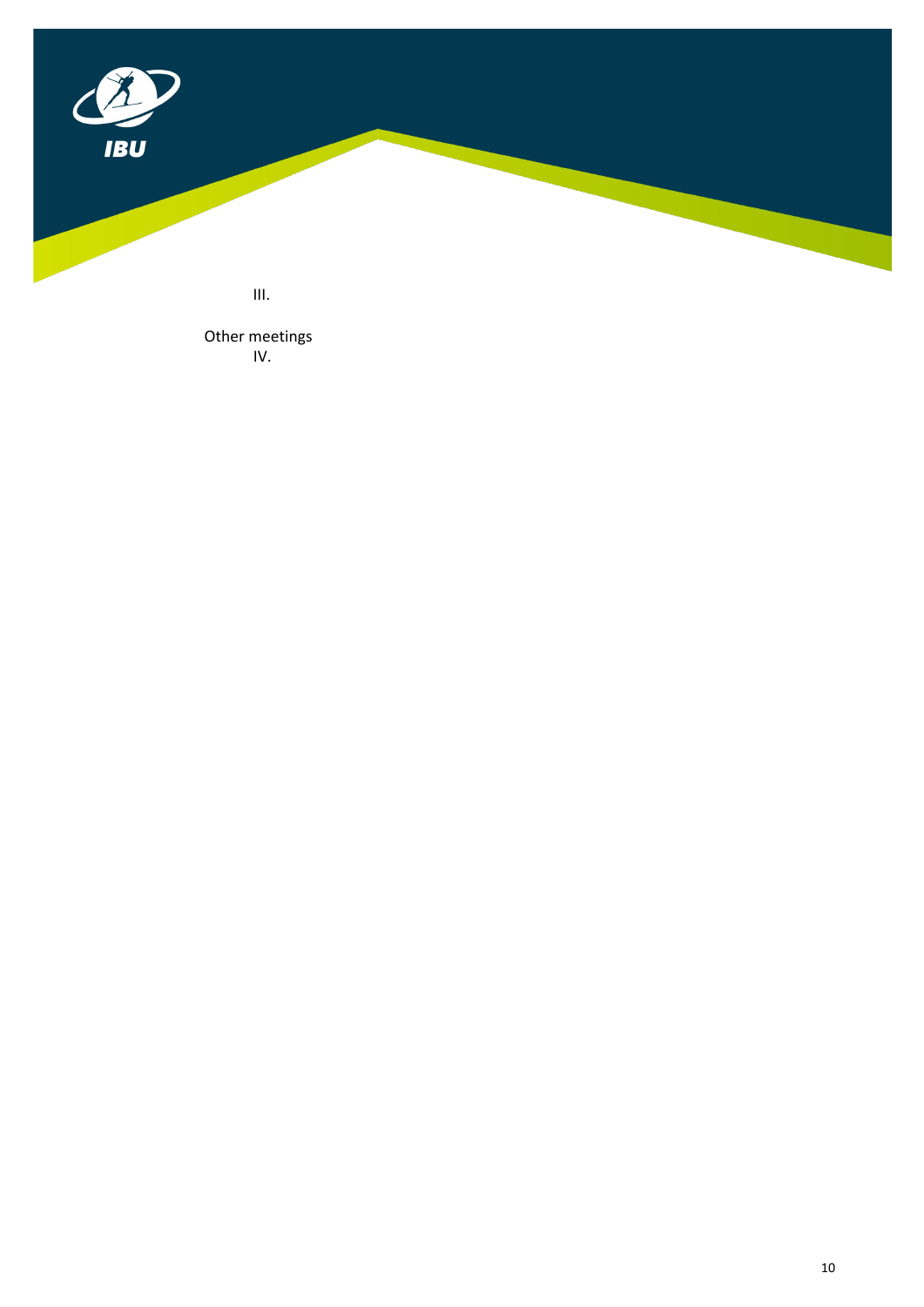

## **AGENDA**  IBU Executive Board Meeting 160, Part II 2022-03-16 Oslo/NOR

- 1. President's welcome
- 2. Approval of agenda items + pot. conflict of interest announcement
- 3. Circular decisions between EB Meetings
- 4. Reports, General
	- I. President
	- II. Other EB-members
	- III. Secretary General
- 5. Reports, Overall and Strategy
	- I. Report: Target 26 situation report (N. Carlsson)
	- II. Report: WG Constitution situation report + Governance situation report (N.Carlsson/F.Steinle/O.Dahlin)
	- III. Report: Policies, Guidelines and Instructions (N.Carlsson), 22-03-16 I. Decision: Changes ToR Athletes Committee
	- IV. Report: Criteria Follow-up RBU (F. Steinle)
	- V. Report: Biathlon Integrity Unit (BIU) (F. Steinle)
	- VI. Report: IBU membership/NF-change (F. Steinle) + 22-03-16
	- VII. Report: Para Biathlon agreement (N.Carlsson /T.Boygard/M.Cobb)
- 6. Media and Marketing
	- I. Report/update new EBU-agreement (N.Carlsson), 22-03-16
	- II. Report/update new Infront-agreement (N.Carlsson), 22-03-16
- 7. Sports & Event
	- I. Report: Update "Sport and Events" (F. Bitterling) + 22-03-16 I. Decision: Process WCH 2027 and Evaluation Commission
	- II. Report: WG Fluor (M. Cobb) + 22-03-16
	- III. Discussion: (active) Coach Representative in TC from 2022 onwards
- 8. Development
	- I. Report: Update "Development" (D. Gerasimuk), 22-03-16
	- II. Decision: Recruitment Education coordinator (D. Gerasimuk), 22-03-16
	- III. Decision: NFs development structure 2022-2026 (D. Gerasimuk), 22-03-16
	- IV. Decision: NFs development support based on NFs development structure 2022- 2026 and main principles (D. Gerasimuk), 22-03-16
	- V. Decision: Delegate the authority to approve development project. (D. Gerasimuk), 22-03-16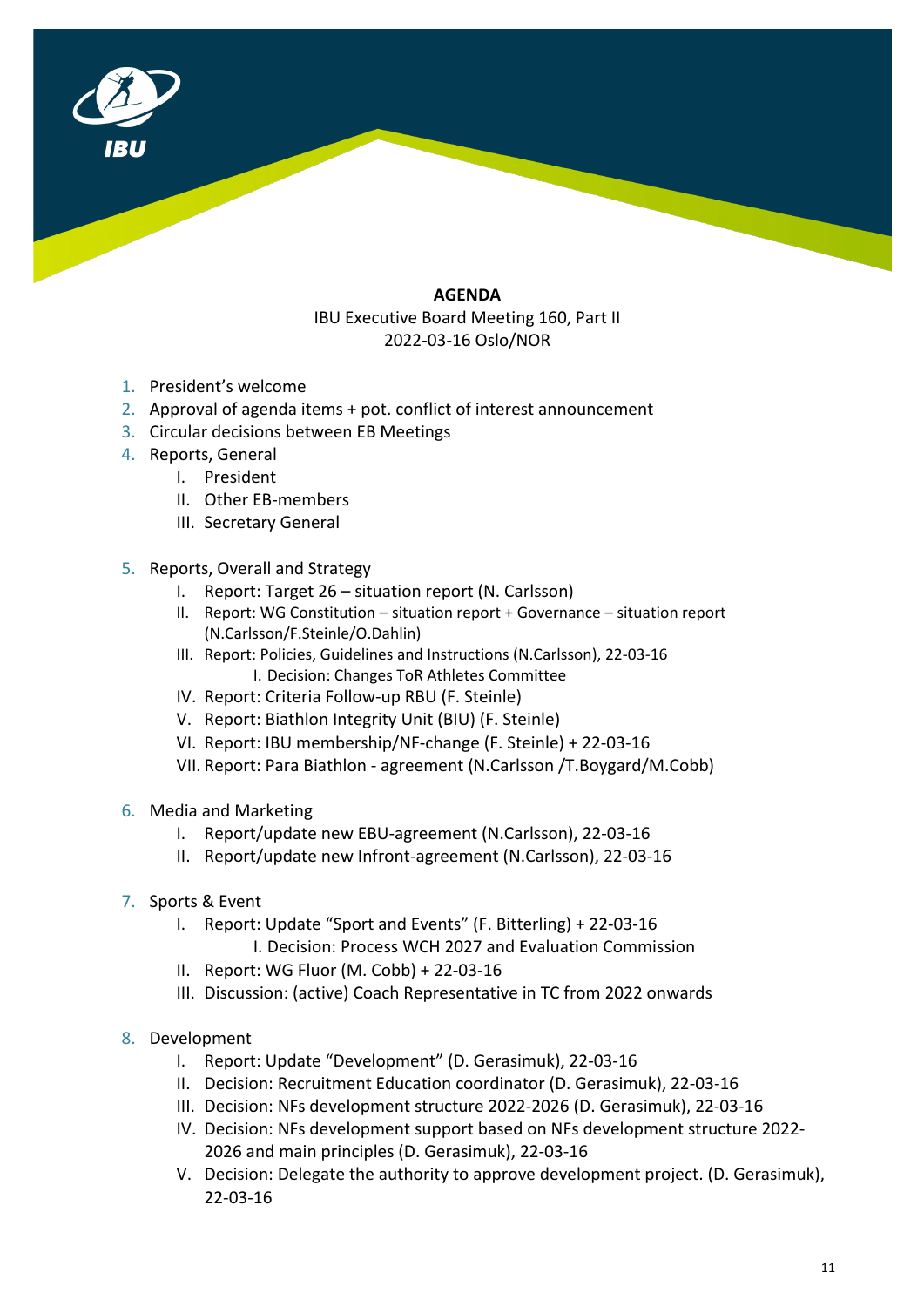

VI. Decision: Laser rifle concept (D. Gerasimuk), 22-03-16

## 9. Communication

- I. Report: Update "Communication" (C. Winkler), 22-03-16
- II. Report: Digital Ecosystem, project up-date (C. Winkler), 22-03-16
- 10. Finance and Administration
	- I. Report: Update "Finance and Administration" (M. Eidenhammer), 22-03-16 I. Decision: Update Investment Instruction
	- II. Report: Budget follow-up/Forecast 3 2021/22 (M. Eidenhammer), 22-03-16
	- III. Discussion: Budget frames 2022/23 (N.Carlsson)
	- IV. Decision: Budget frames 2022/23 (N.Carlsson/M. Eidenhammer) 22-03-16
	- V. Discussion: Budget frames 23/24 and 24/25 22-03-16
	- VI. Decision: COVID Staff Bonus
- 11. Miscellaneous
- 12. Meetings
	- I. EB meetings
		- I. EB 161, 18-20 June, Salzburg/AUT
	- II. Other IBU meetings
		- I. TC-meeting, 12-13 May, Tirol/AUT
		- II. OC-meeting, 1-3 July, Oberhof/GER
	- III. Other meetings

I.

Effective: 8 March 2022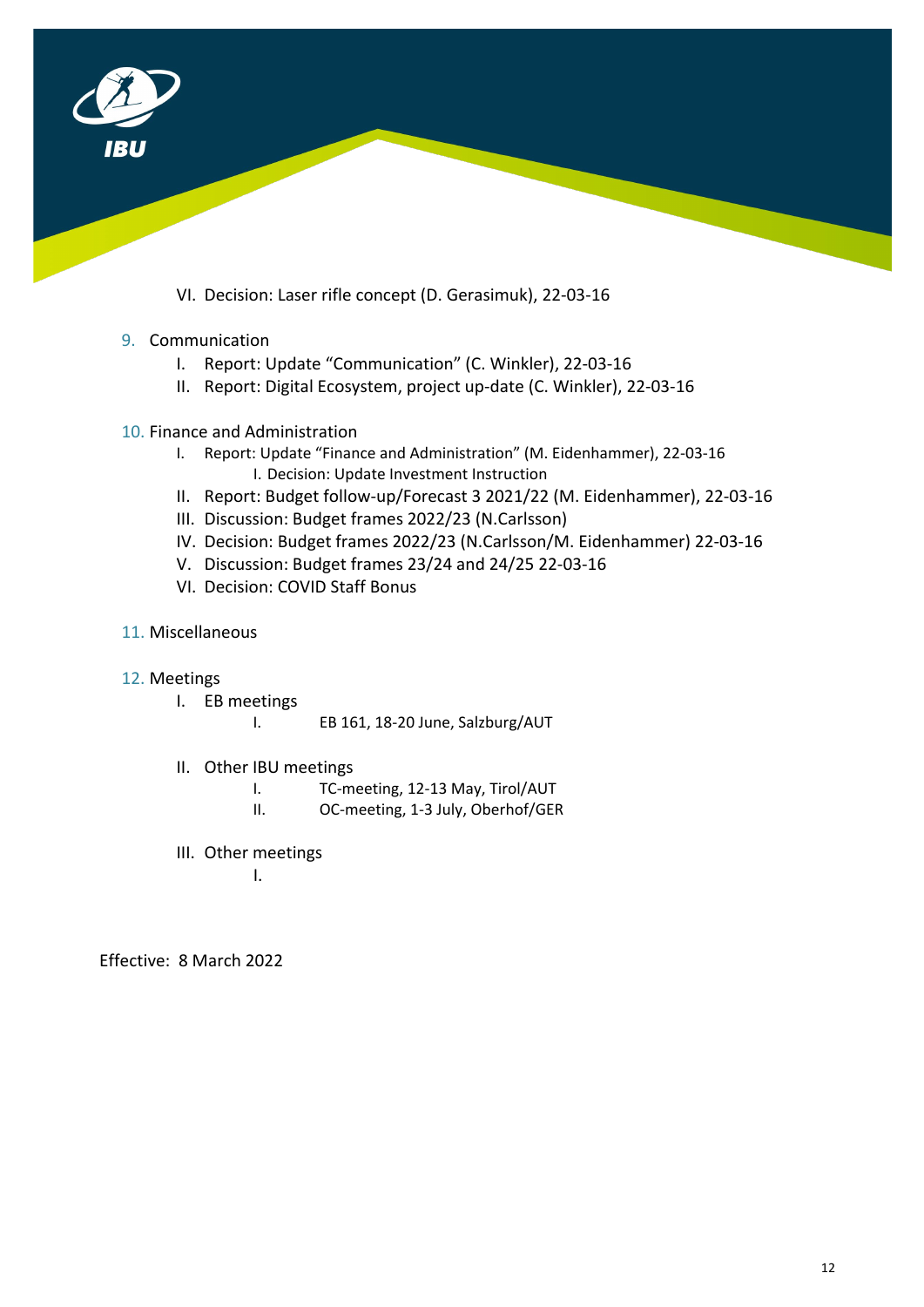

### **MINUTES, EB 160 Part II**

#### 1. President's welcome

The President welcomed the Executive Board members to the Part II of the Meeting 160 held in conjunction with the World Cup Finals in Oslo/NOR.

The EB formally thanked the outgoing Sport and Events Director Felix Bitterling for his extraordinary contributions to the sport of biathlon in his various roles over nearly 13 years. His great dedication to his duties advanced the sport in meaningful and enduring ways. Over the last two seasons in particular his efforts, above and beyond all expectations, enabled the sport to go on as planned at the highest levels in a safe environment for the athletes, teams and all involved. The IBU is grateful for his many years of service and wishes him well in his future endeavours.

The President then welcomed Daniel Boehm to the meeting to ensure a smooth transition in the Sport & Events Department.

- 2. Approval of agenda items + pot. conflict of interest announcement The meeting agenda was approved with priority in the first part of the meeting given to any decisions on the agenda. No potential conflicts of interest were announced.
- 3. Circular decisions between EB Meetings The EB held a virtual meeting on  $25<sup>th</sup>$  of February regarding reaction/consequences on Russian Invasion in Ukraine

The IBU President reported about a call with the NF Ukraine in which the federation announced that no Ukrainian athletes can compete in the upcoming biathlon events since all athletes have been drafted to the military.

The IBU Vice-President reported about a call with the President of the Russian Biathlon Union according to which the Russian government wants their athletes to compete in the final three stages of the BMW IBU World Cup.

The EB took notice of the IOC Executive Board's request earlier that day that no Russian or Belarussian national flag shall be displayed and no Russian or Belarussian anthem shall be played at international sport events this season.

The Sports Director reported that he was in close contact with the organisers of the final BMW IBU World Cup events this season in Kontiolahti (FIN), Otepää (EST) and Oslo (NOR) to understand any consequences on the implementation of the events. As of today, the events in Kontiolahti and Oslo could go ahead with Russian and Belarussian citizens being able to particiapte.

The Estonian government confirmed to the organisers and the NF that the event can be held, but expressed that Russians and Belarussians are not allowed to take part. The IBU Executive Board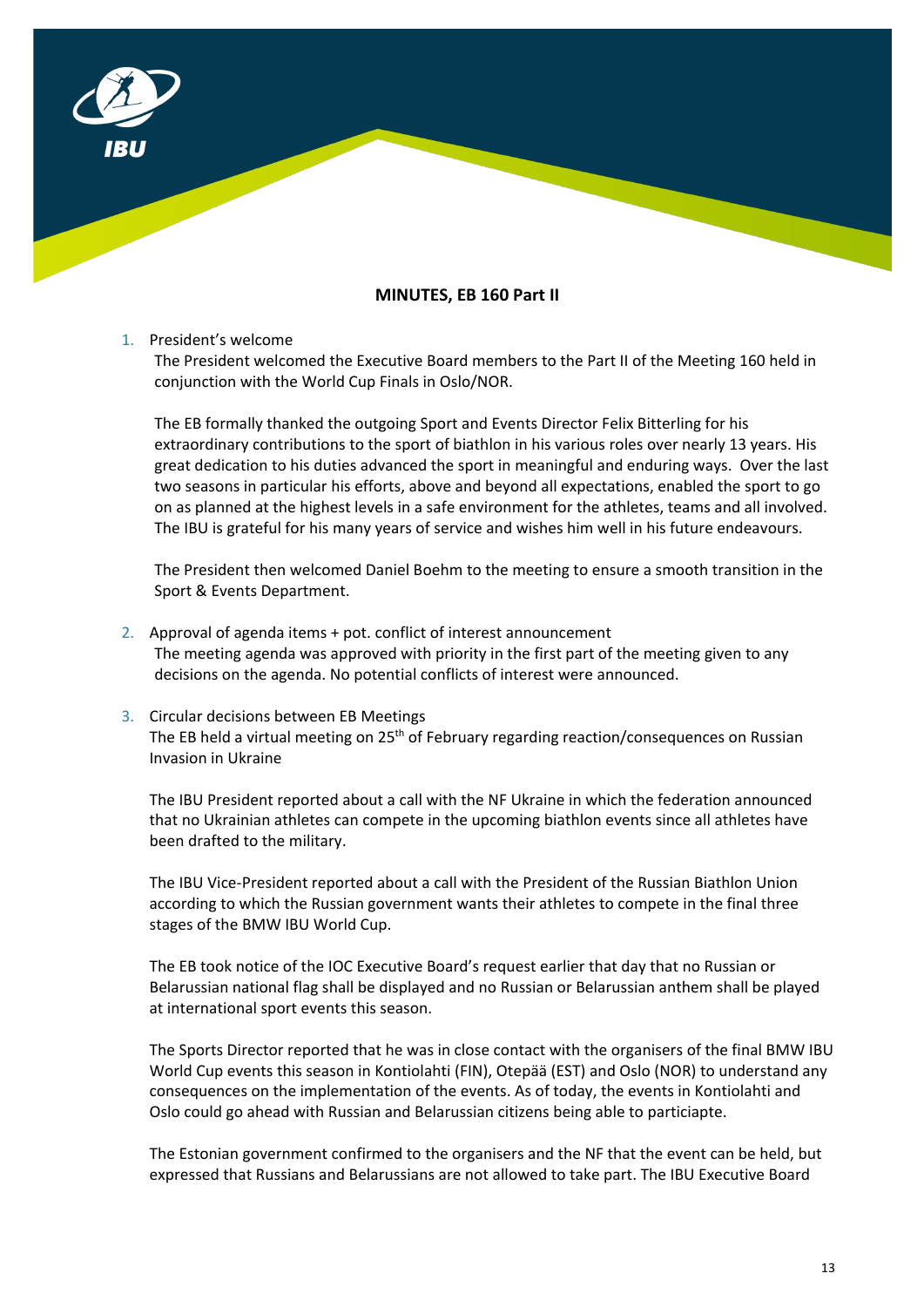

took note of this decision and decided that the event will go ahead in Otepää. The same would apply if the Norwegian or Finnish hosts would implement similar restrictions.

After an intensive discussion which included legal input from the BIU, the EB decided the following concerning the participation of Russian and Belarussian biathletes in the remaining IBU events this season:

The Executive Board decided that Russian and Belarussian athletes are not allowed to compete under their flags at the remaining biathlon events this season but as neutral athletes. This includes:

No Russian or Belarussian flags or symbols can be displayed at the venue The Russian nor Belarussian anthem will not be played at the events The Neutral athletes cannot score Nation Cup or Relay Score points

The EB also decided that the Ukrainian biathlon federation will keep its quota places from this season or alternatively if better the quota acc. to the rank after the last event with UKR participation in season 2021/22 for the next season, when they can hopefully return to international biathlon events.

The EB held a virtual meeting the 1st of March to continue to discuss the ongoing war in Ukraine and its consequences and came to the following conclusions:

Following the new IOC recommendations, the IBU EB has decided today not to allow the participation of any Russian or Belarusian athletes or officials at its international events until further notice including non-sports events organised by the IBU for its members. The EB will further discuss the suspension of the two national federations from their IBU membership, latest at the regular EB meeting on 17 March. The RBU has been relegated to provisional membership already in 2017, which means that there are no events held or planed in Russia until 2026 and no RBU representatives are holding any official's position in the IBU.

The EB believes this decision is necessary in order to stand in solidarity with Ukraine and the Olympic community, and to protect the integrity of IBU competitions and the safety of its participants in sport and non-sports events.

The EB once again condemns the Russian attacks on Ukraine and the support provided by Belarus, and reiterates its hope for an immediate end to the war.

Above all, the EB expresses its heartfelt condolences on the loss of former Ukrainian biathlete Yevhen Malyshev (19), who died this week serving in the Ukrainian military.

The 2nd of March the EB held a virtual meeting and and addressed the following topics: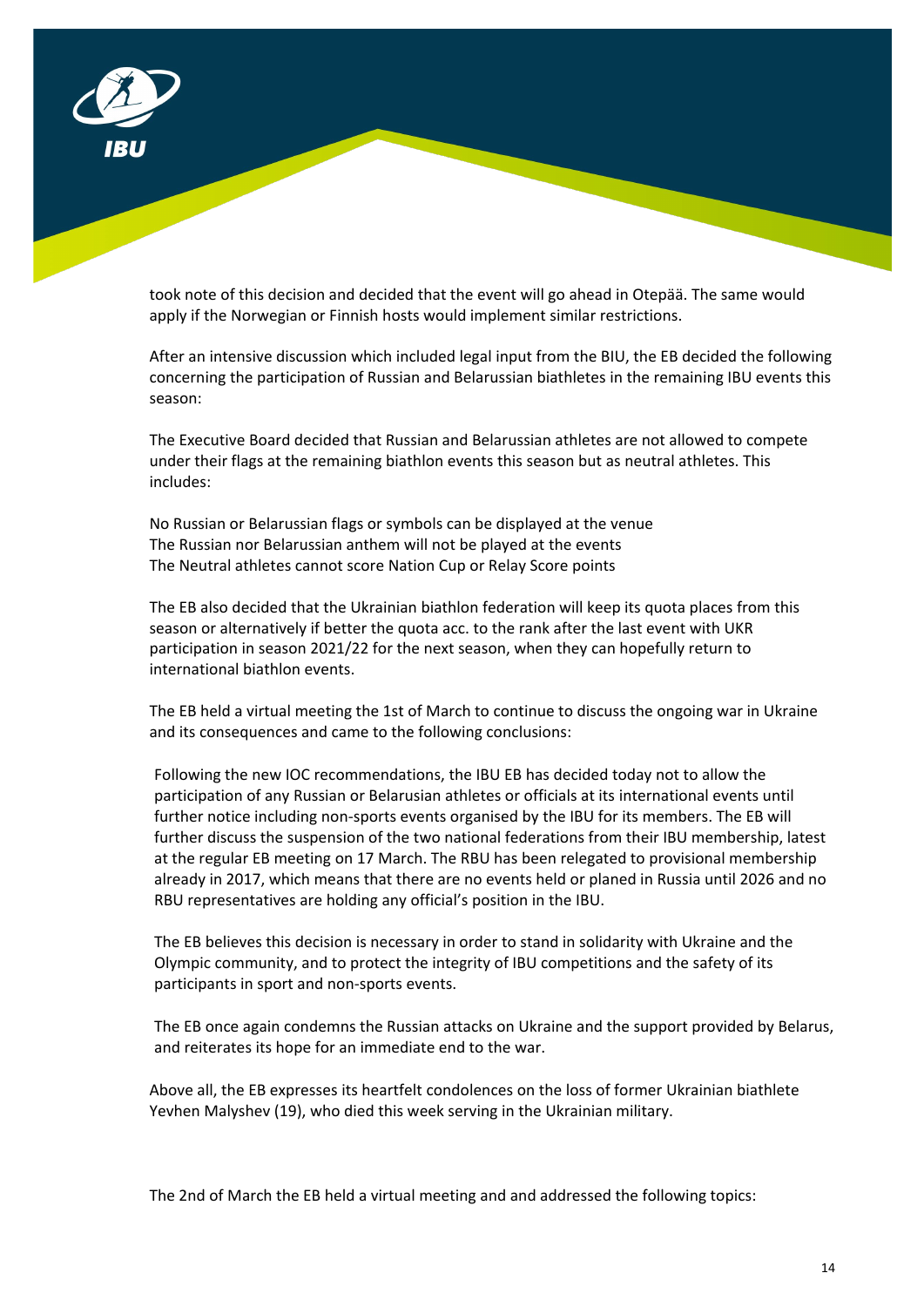

1. Process for Future potential additional sanctions for NF RUS and BLR

EB Member Franz Steinle and BIU Head Greg McKenna provided the EB with legal input on potential additional options towards the NFs RUS and BLR. For more information refer to the written documentation. The EB tasked the BIU and Franz Steinle to draft a written recommendation for the EB including scenarios on legal consequences as a basis for decision as soon as possible.

2. Answer on letter from NF Ukraine

The EB discussed the letter received by NF UKR about the cutting of ties with Russian stakeholders in biathlon. The EB discussed the letter and tasked the SG to draft an answer for the EB.

3. Activities to show Support for Ukraine

The EB decided to grant two Ukrainian junior biathletes starting rights at the World Cup in Otepää to send a signal of hope for Ukrainian athletes.

Moreover, the EB supports the gestures of support for Ukraine planned by the athletes. The EB also agreed to have a gesture of solidarity by the IBU before the competitions in Kontiolahti.

The EB further tasked the SG, SD and the Vice-President to work out a solidarity programme for Ukraine which will help the Ukrainian biathlon programme as soon as it is possible to return to the sport.

- 4. Reports, General
	- I. President

The President referred to his written report and highlighted his participation in the General Assembly of the World Master Games Association.

He further noted the clear position taken by the IOC on the Russian invasion of Ukraine that has been followed by most Olympic IFs.

The AIOWF has also been active in pursuing fruitful cooperation and a common approach to dialogue with the IOC.

The President proposed that the IBU send formal congratulations to Martin Fourcade on his election in Beijing to the IOC's Athletes Committee, which was supported by the EB.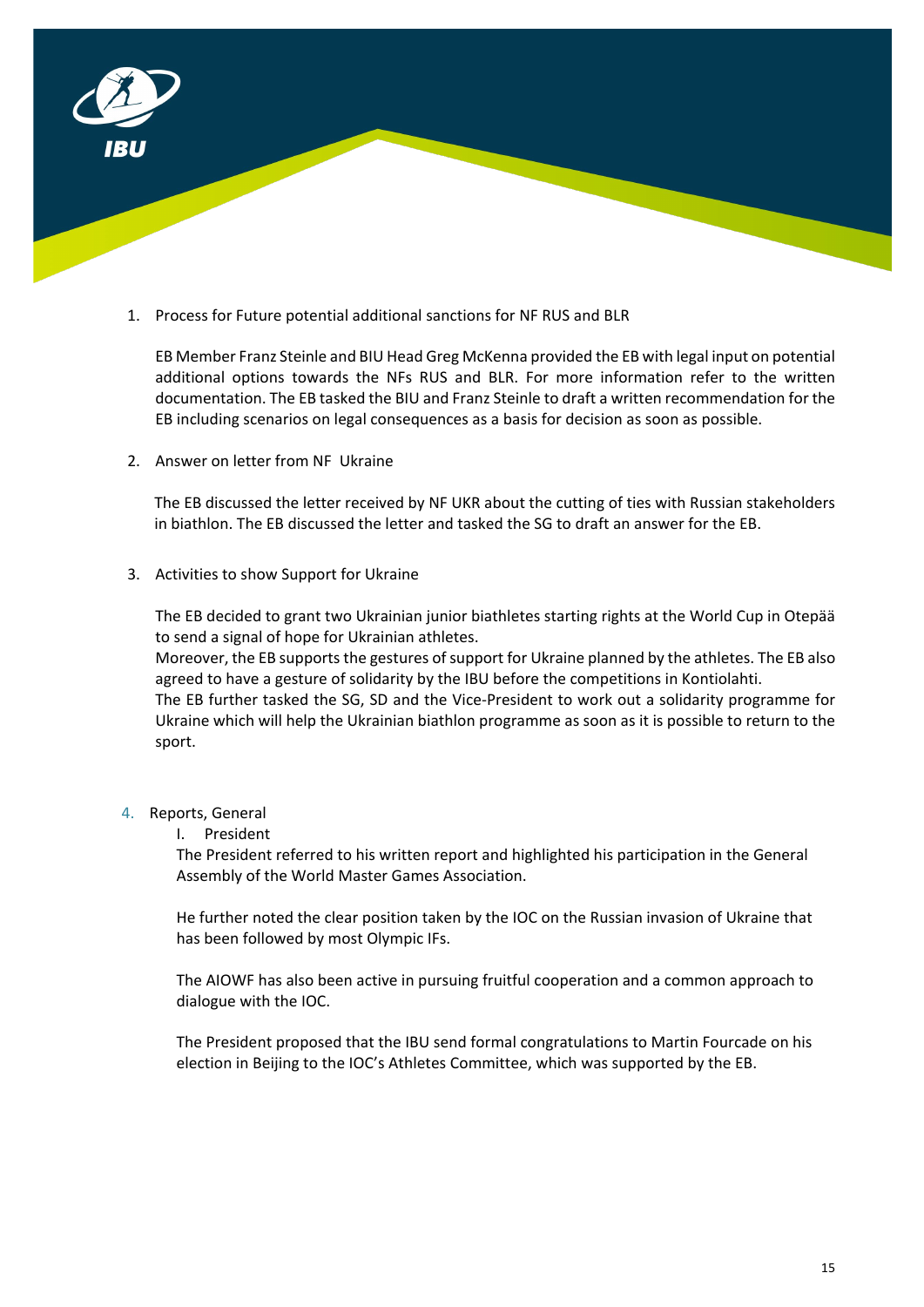

II. Other EB-members

No reports were provided by other EB members.

## III. Secretary General

The SG highlighted the fundraising campaign 'Biathlon for Ukraine' that was launched to provide the biathlon community with a way to come together to help provide immediate concrete support to the people of Ukraine through organisations that are working on the ground.

The Biathlon for Ukraine campaign entailed two ways of participation:

- 1) Direct donations to the Austrian Red Cross could be made through the Biathlonworld Facebook page, where a total of 20'709€ were donated by 20 March 2022. The IBU matched those donations up to 20.000€. The IBU's donation was made to a Ukrainian charity HOUP that provides medicine and medical help in Ukraine.
- 2) Contributing physical activity through the Active Giving app. By joining the Team "Biathlon for Ukraine," IBU athletes, other Biathlon Family members and fans could collect funds for the Austrian Red Cross. The exercise points were converted by the IBU in a ratio of 10 points = 1€ and a donation of 3608.85€ was made by the IBU on 21 March 2022.

All funds went directly to those in need with no fees charged by the campaign platforms.

The SG further noted that negotiations have proceeded on the prolongation of SIWIDATA's contract from 2022 onward, including a merger of PLARAS accreditation services with SIWIDATA, with an intention to sign the contract in the upcoming days.

The SG also discussed the reallocation of duties in the Sport & Events department following the departure of Felix Bitterling as of 31 March. In the interim period, these duties will be shared by Daniel Boehm as the main contact for questions related to sport and event topics, and by Borut Nunar for questions related to the World Cup, World Championships and Olympic Winter Games. Both will report directly to SG, with the rest of the team reporting to Daniel Boehm. No new recruitment is planned for the time being, however, the situation will be continuously reviewed to assess further staff needs.

Presented by the SG, the EB acknowledged the first IBU Sustainability Report 2021 that will be published on the IBU's website.

- 5. Reports, Overall and Strategy
	- I. Report: Target 26 situation report (N. Carlsson) Work on several Target 26 projects has progressed during the season. The SG confirmed that SD's five projects will be reallocated to other staff members. The frames of a Target 26 report against the 2022 goals will be prepared for the EB's June meeting while the full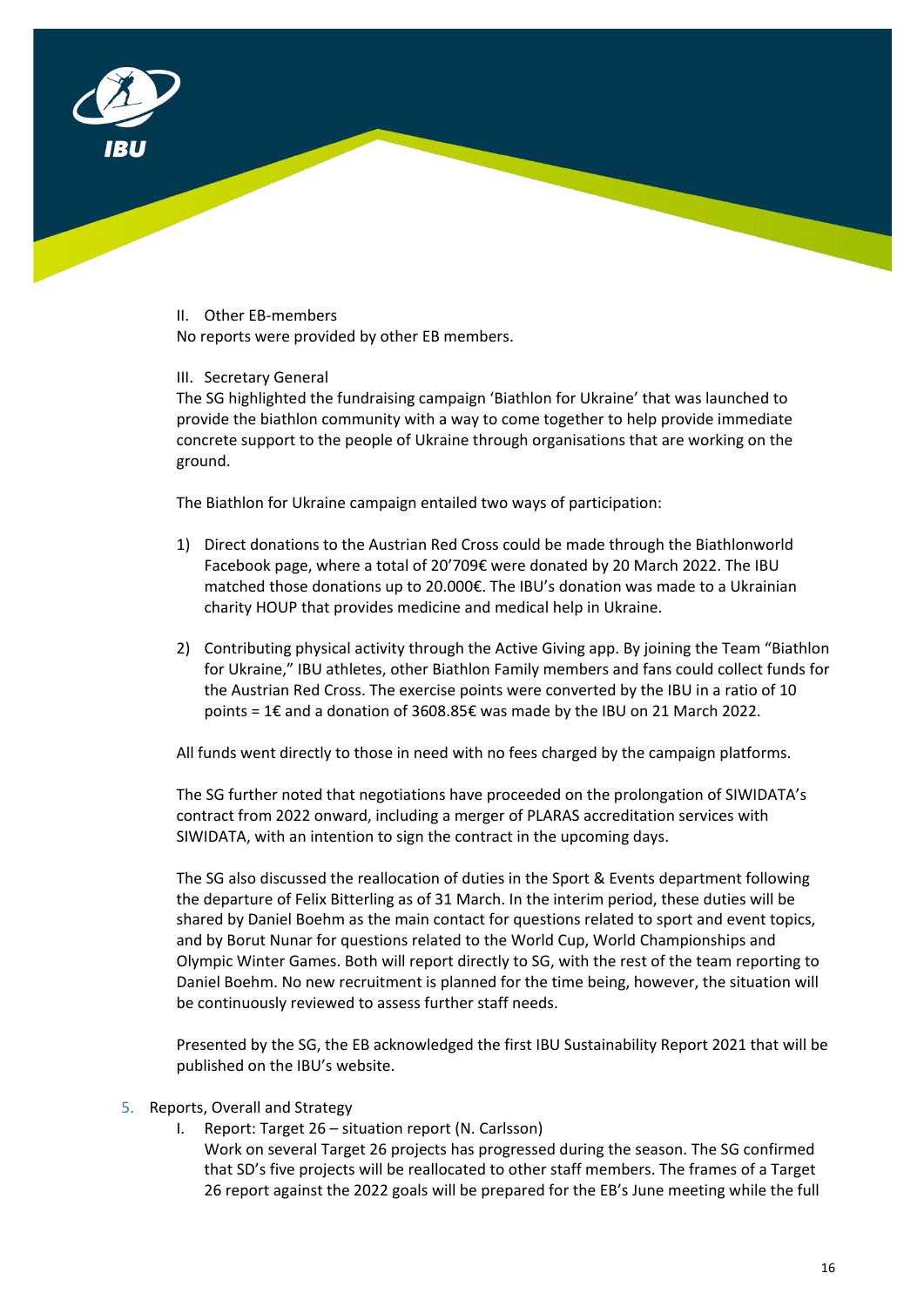

Target 26 report for 2022 will be finalised for the Congress.

- II. Report: WG Constitution situation report + Governance situation report (N.Carlsson/F.Steinle/O.Dahlin) The SG noted that the Working Groups for Constitution and Governance have continued their work, and their reports will be reviewed as part of motions to the Congress in the EB's June meeting.
- III. Report: Policies, Guidelines and Instructions (N.Carlsson), 22-03-16 Tabled to the EB's June meeting.
- IV. Decision: Changes ToR Athletes Committee

Claire Egan outlined the suggested amendments to the Terms of Reference of the Athletes' Committee. The amendments were approved with a minor precision.

- V. Report: Criteria Follow-up RBU (F. Steinle) Given the situation with RBU following the Russian war in Ukraine and the EB's decisions, the follow-up on the reinstitution criteria is on hold.
- VI. Report: Biathlon Integrity Unit (BIU) (F. Steinle) HBIU provided an update on the latest timescales for open cases currently before the CAS and other pending cases. Recruitment process for a safeguarding and education officer is proceeding well, with a new hire expected to be onboard during Q2/2022.
- VII. Decision: IBU membership/NF change (F. Steinle) + 22-03-16

Following the proposal of the Biathlon Integrity Unit (BIU), the EB decided to start procedures for the suspensions of the National Federations of Russia and Belarus with immediate effect.

The decision follows the IBU EB's previous measures to prevent Russian and Belarusian athletes from competing at IBU events to protect athletes and the sporting integrity of its competitions. The IBU EB agreed on additional steps on the basis that the Russian and Belarusian National Federations as representatives of their nations failed to uphold their humanitarian obligations in the spirit of the IBU Constitution, as per Appendix 4 Additional Provisions relating to NF Members, Article 4.2.1.4 D.

The suspension would be reviewed regularly by the EB, run through to the next Ordinary Congress in September 2022, and depend on the future development of the situation and behaviour of the suspended associations. Both National Federations were informed about the decision on 16 March 2022 and have seven days to react. After this period, the EB will consider the answers and take a final decision on the suspension.

As a general principle, a suspended national federation will not receive financial support during their suspension.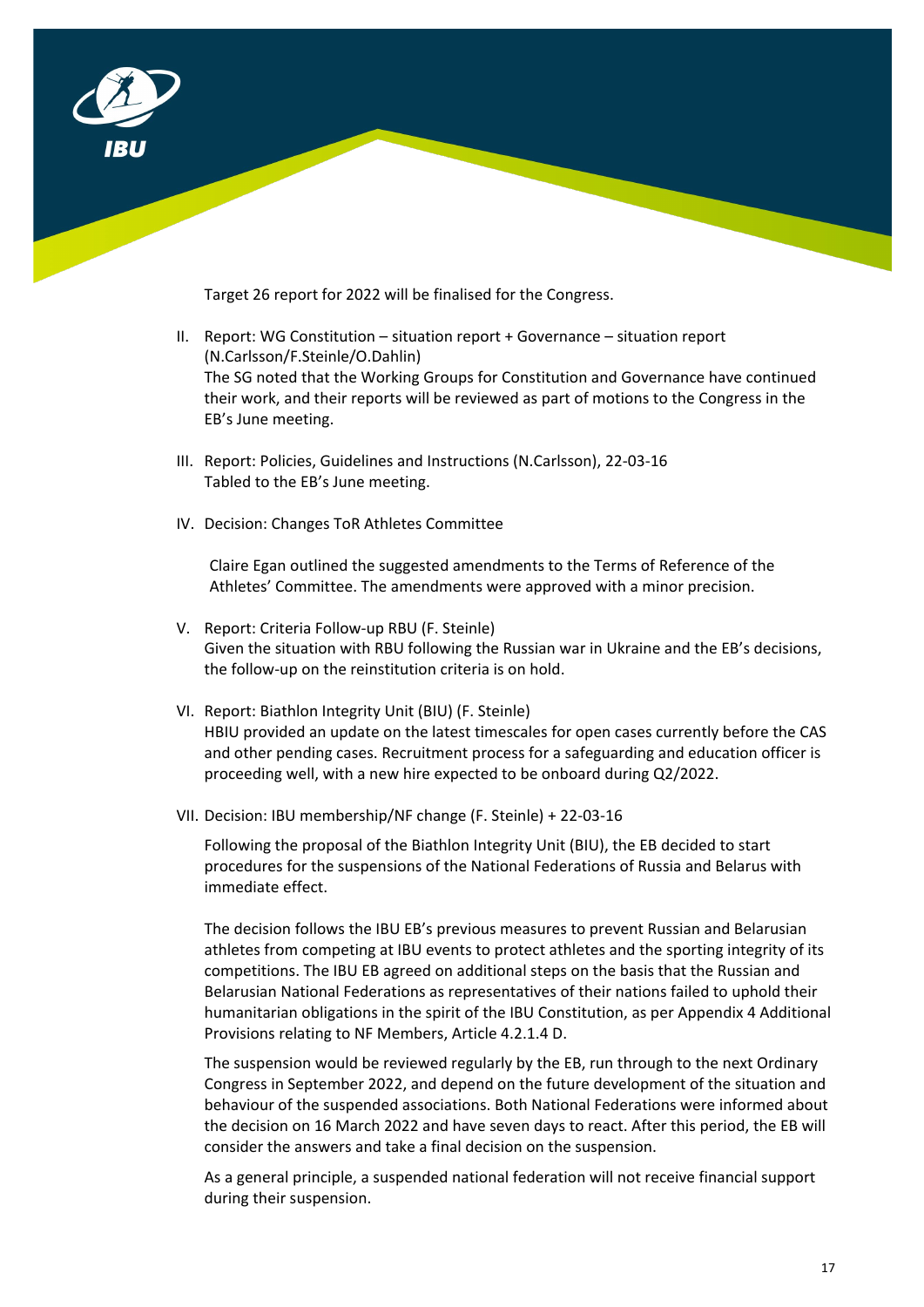

. The IBU EB also announced it has partnered with the National Federations of Austria, Czech Republic, France, Germany, Italy, Norway, Sweden, and Switzerland to provide much-needed support to the Ukrainian biathlon community. The IBU will work with the eight National Federations taking part in the project to host training camps for Ukrainian athletes and teams of all categories as soon as it is possible for them to travel outside of their country. This assistance will amount to up to €250'000. The funding allocation will be coordinated in cooperation between the National Federation of Ukraine, the IBU and the supporting countries.

VIII.Report: Para Biathlon - agreement (N.Carlsson /T.Boygard/M.Cobb)

The IBU and FIS have agreed in principle a cooperation on Para snow sports with some details still pending. An announcement is planned in due course.

#### 6. Media and Marketing

I. Report/update new EBU-agreement (N.Carlsson), 22-03-16

SG provided an update on the national agreements that the EBU has so far concluded on broadcasting commitments for the contract period 2022-206. Promising discussions are ongoing in several additional countries. With the new EBU contract in effect from the 2022-2023 season onward, a new technical annex will also apply.

SG also reported on the successful test of a new broadcasting concept at the YJWCH in Soldier Hollow and the IBU Cup in Ridnaun which will be implemented at the IBU Cup from the upcoming season.

II. Report/update new Infront-agreement (N.Carlsson), 22-03-16

SG shared a presentation from Infront on the implementation of the new marketing agreement from 2022-2026. The sponsoring concept stays the same with the six main sponsor positions filled whilst the data and timing sponsor position remains open. New LED installations and a new generation of illuminated banners are planned from next season onward. IBU and Infront continue to work to deepen partnerships with partners and have also begun to consider digital marketing opportunities. Infront has also taken initial steps to integrate sustainability into their services, e.g., lanyards and bibs.

The work to enhance the IBU World Championships brand is underway in cooperation with Infront and the IBU along with the IBU's design agency LOOP.

SG further presented an initial direction for the new IBU TV graphics that are in development in cooperation with the EBU and the designers.

EB member Cobb suggested to also review the IBU anthem and other jingles soon.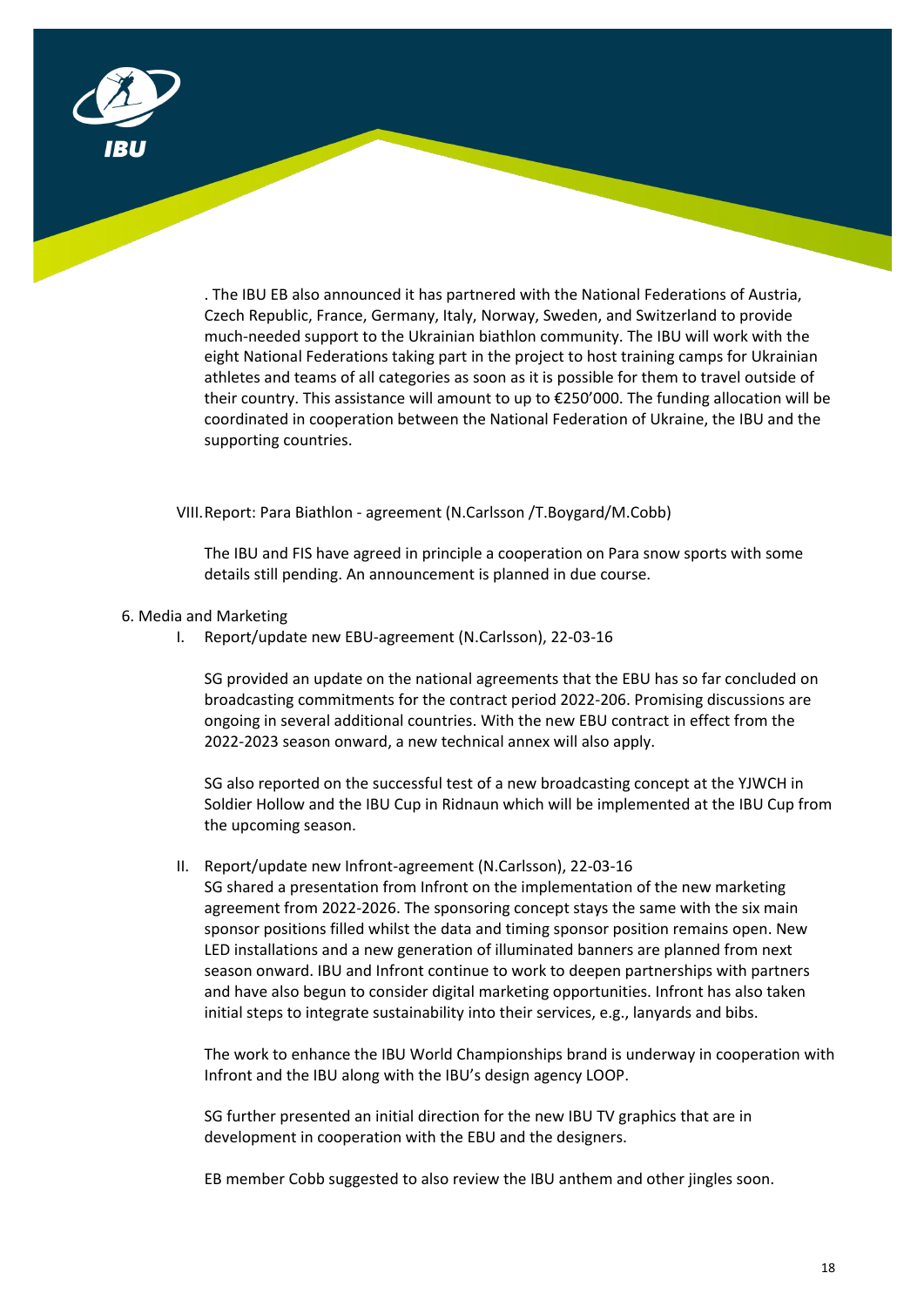

### 7. Sports & Event

- I. Report: Update "Sport and Events" (F. Bitterling) + 22-03-16
	- I. Decision: Process WCH 2027 and Evaluation Commission

For the 2027 WCH election, the same process will be used as for the election of the hosts for 2024 and 2025. The questionnaire has been updated since the previous election. The SG will lead the 2027 Evaluation Commission.

EB member Tore Boygard suggested the addition of a requirement for the entire bidding committees (OCs/NFs) to sign the IBU Integrity Code and the inclusion of a definition for the dimensions and purpose of the candidature presentation stands at the Congress (size, focus on information).

The EB approved the WCH candidature process and composition of the Evaluation Commission with these amends.

II. Report: WG Fluor (M. Cobb) + 22-03-16

The teams have been offered the possibility to test the cleanliness of their skis with the fluor device including at the Oslo Finals. The athletes will also receive an update on the procedure being planned. A final test is planned for April 2022 before the final procedure for the 2022/23 season will be confirmed by IBU to all NFs.

III. Discussion: (active) Coach Representative in TC from 2022 onwards In principle fully supported by the EB, but tabled for detailed review until the June EB meeting as part of the review of motions to the Congress.

#### 8. Development

I. Report: Update "Development" (D. Gerasimuk), 22-03-16

DD referred to her written report. The draft of the dual career policy will be presented to the EB in June 2022.

The NF Development Info Day will be held on 30 March

The IBU and IBSF will be jointly organising a Gender Equity Forum on 4-6 May in Munich.

- II. Decision: Recruitment Education coordinator (D. Gerasimuk), 22-03-16 The EB approved the proposal by DD to recruit an education coordinator.
- III. Decision: NFs development structure 2022-2026 (D. Gerasimuk), 22-03-16 DD proposed to adjust the development structure from currently five categories to six categories, specifically dividing the category E into two groups with criteria for such division to be defined until the next EB meeting. The category names also to be reviewed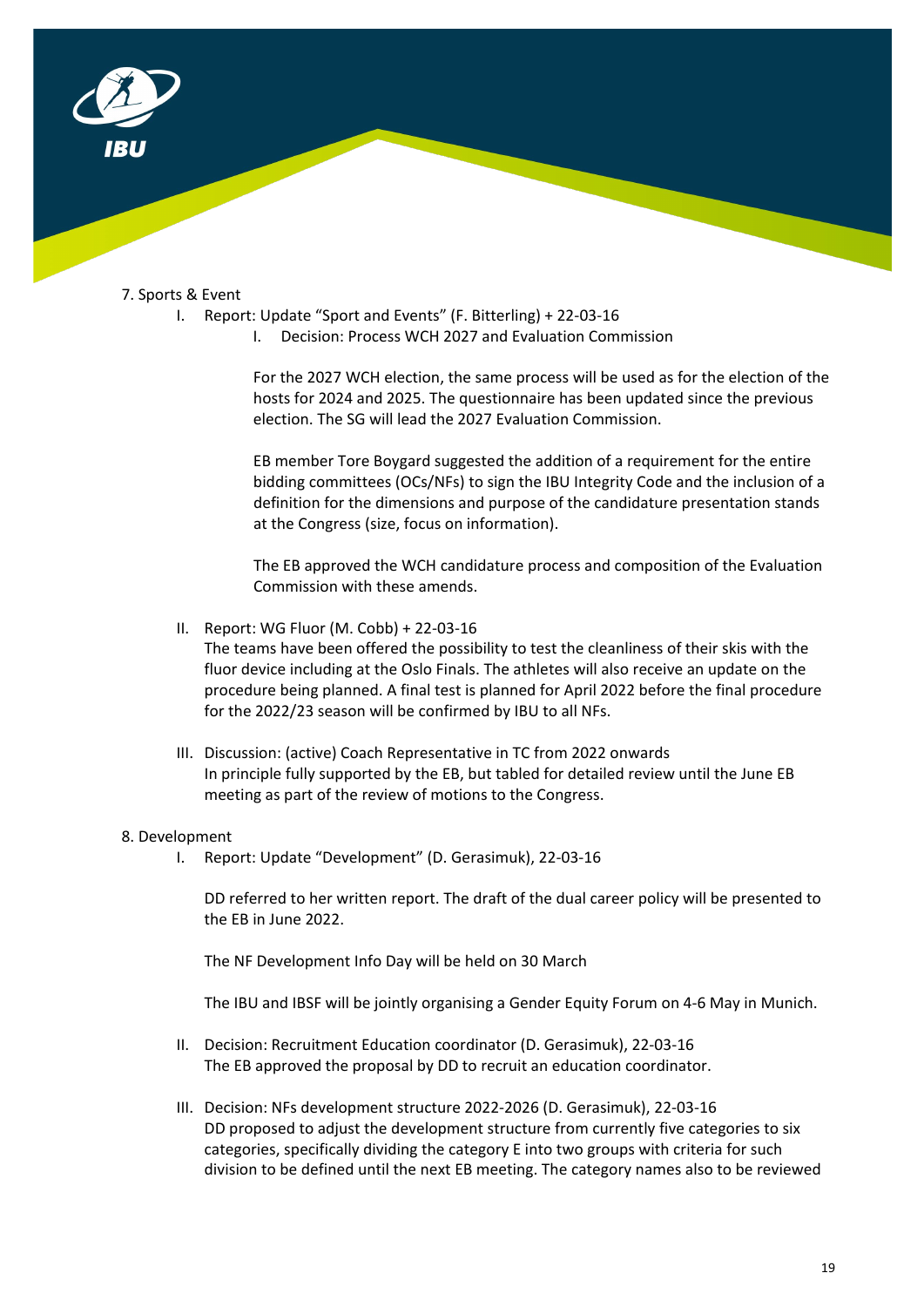

as part of this adjustment of the structure. The board approved the DD's proposal.

IV. Decision: NFs development support based on NFs development structure 2022-2023 and main principles (D. Gerasimuk), 22-03-16

DD outlined the structural changes proposed for the 2022-2023 NF development support programme including separate support category for athlete recruitment, sustainability, and gender equality, the creation of a coach scholarship, introduction of customised development projects for countries as well as removal of the self-financed portion from the national partnerships (see Appendix 1). The EB approved the proposed structural changes to the NF development support programme.

V. Decision: Delegate the authority to approve development project. (D. Gerasimuk), 22-03- 16

Following the proposal of DD, the EB decided to delegate the authority to approve development project funding decisions within the approved budget frames to a task group consisting of a minimum of two EB members and a minimum of two IBU staff.

VI. Decision: Laser rifle concept (D. Gerasimuk), 22-03-16 The EB supports the direction of the pilot project and looks forward to receiving more details at its next meeting (see Appendix 2).

## 9. Communication

- I. Report: Update "Communication" (C. Winkler), 22-03-16 Tabled until the EB meeting in June.
- II. Report: Digital Ecosystem, project up-date (C. Winkler), 22-03-16 SG presented a pre-report on the project KPIs based on data collected before the Finals week. The project has met the great majority of its KPIs for the initial season, with only two goals proving unachievable. The future roadmap for the digital ecosystem will be presented in the June meeting.

## 10. Finance and Administration

- I. Report: Update "Finance and Administration" (M. Eidenhammer), 22-03-16 HFA provided a brief update on internal IT enhancements for the IT structure, CRM system, Office365 and data protection processes.
- II. Decision: Update Investment Instruction The EB approved the proposed minor adjustment to the Financial Investment Instruction.
- III. Report: Budget follow-up/Forecast 3 2021/22 (M. Eidenhammer), 22-03-16 HFA presented the Forecast 3 for the current financial year.